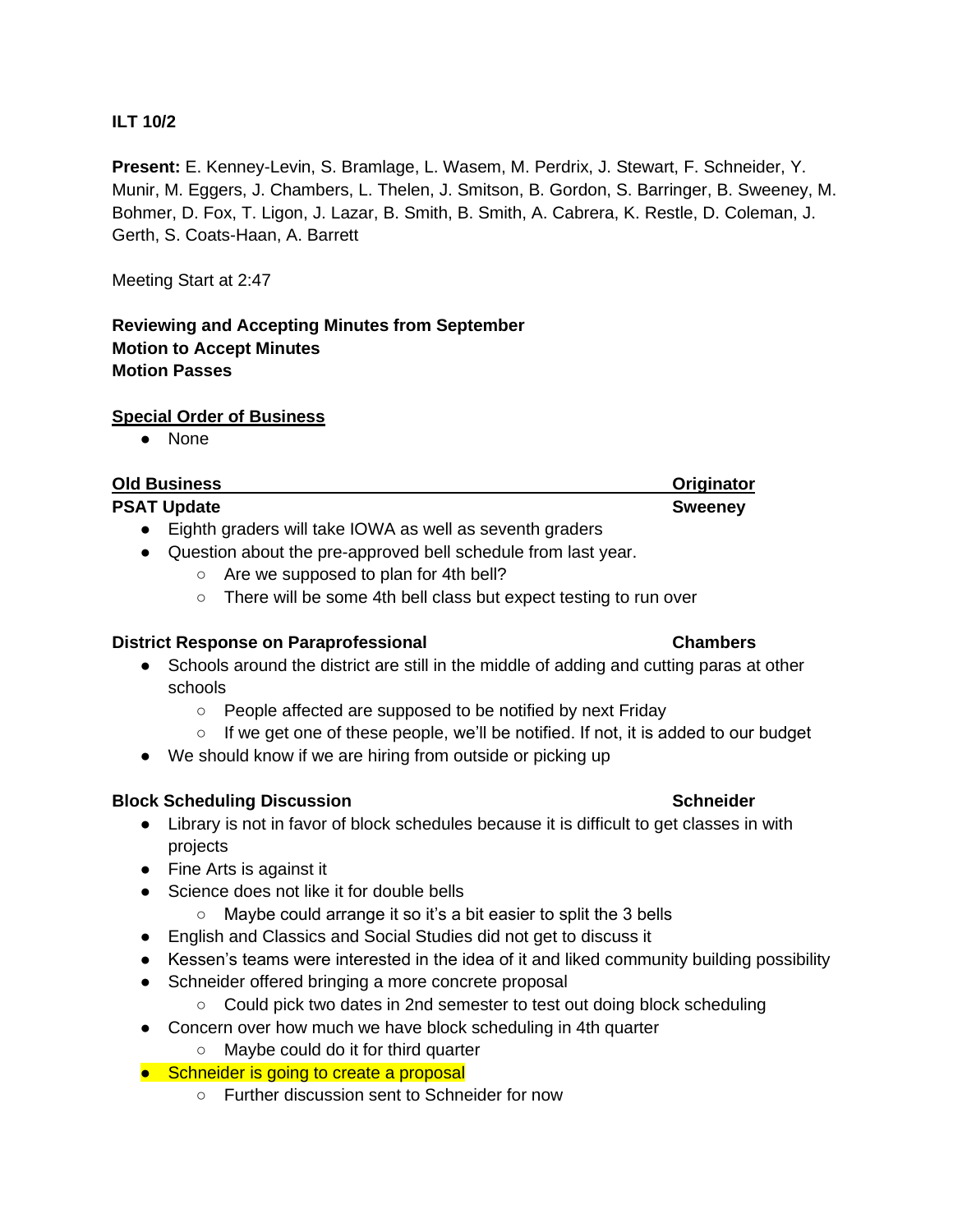## **Overload Update Cabrera**

- Confirming overload pay is for over 30 students in a class or over 150 students
- Only one teacher has over 150 students
- Email sent out with a revised form for overload
	- It's unclear where the revision is
	- BRs will let people know if we need to redo it

# **New Business Originator AP Physics Proposal Coats-Haan/Harsh/Pfeiffer**

- Proposal to continue offering AP Physics C and AP Physics 1 but replace AP Physics 1&2 with AP Physics 2
- College Board designed Physics 1 and 2 as a two-year sequence.
	- This proposal would put us back on track with it
- Concern over staffing numbers
	- Set up actually earns back a semester FTE
- Concern over lack of AA options for students
	- All students are allowed to take the AP Physics classes
- Motion to accept (6 abstentions, 0 nos, 8 passed)
	- o Motion passes

# **Master Schedule Proposal <b>Gordon** Schneider

- Not voting on proposal but Stewart asked to explain process
- Students online option January
- Students get schedules back in beginning of April
- Students have 2 weeks in April to make changes
- In May Stewart meets with counselors and Dept chairs to finalize section numbers for each course
	- Still adding enrollment students up through July
- May: Finalize teaching assignments
- By end of school year, departments should know how many sections there are
- June: Takes 4-5 weeks to create the grid
- July: Still have enrollment coming in and have the overall schedule by end of July ○ Finalizing schedule can't happen until kids go into system in July
- This year had to make changes up through September given teachers switching FTE numbers and so on (usually ends in August)
- Concern over how students enrolled for permission-required
	- Cabrera suggested having forms that go straight to the teacher and simplifying the system
	- Should have student schedules by end of March with this proposal
- District doesn't let us have the class sizes/populated classes until the district rollover
- Question on if the tentative master schedule could go back to department chairs to look over